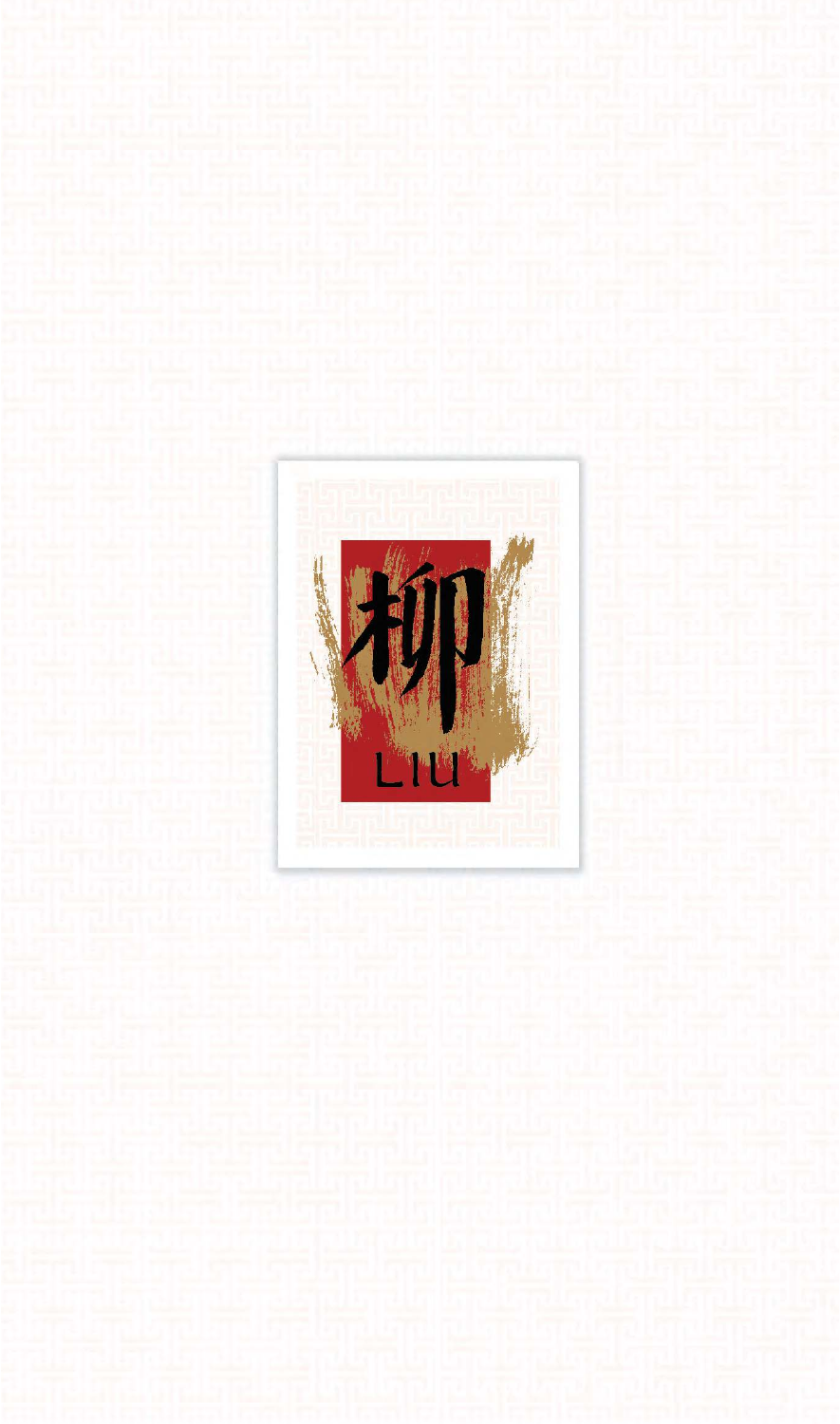### 廚師推介 Chef's Seasonal Recommended Menus

|   |                                                                                                                                            | <b>Per Portion</b> |
|---|--------------------------------------------------------------------------------------------------------------------------------------------|--------------------|
| P | 鮮果拔絲黑豚肉<br>Tender Kurobuta pork neck tossed in a sweet and sour glaze and candied caramel floss<br>คอหมูคุโรบูตะเนื้อนุ่มผัดซอสเปรี้ยวหวาน | 340                |
|   | 蜜椒紫薯安格斯牛粒                                                                                                                                  |                    |
|   | Sautéed Angus beef with purple sweet potato in a black pepper honey sauce<br>ผัดเนื้อแองกัสและมันม่วงหวานในซอสน้ำผึ้งพริกไทยดำ             | 620                |
|   | 芝士金湯蝦球自制海苔豆腐                                                                                                                               |                    |
|   | Tiger prawns with crispy homemade seaweed bean curd in a rich pumpkin sauce<br>กุ้งลายเสื้อผัดเต้าหู้สาหร่ายโฮมเมดในซอสฟักทองเข้มข้น       | 320                |
|   | 原魚渴竹笙桃膠浸娃娃菜                                                                                                                                |                    |
|   | Braised peach gum, bamboo pith and baby cabbage in an aromatic fish bouillon<br>พืชกัม เยื่อไผ่ และผักหางหงส์ตุ๋นในซุปปลา                  | 240                |
|   | 滬香賽螃蟹                                                                                                                                      |                    |
|   | Shanghai style stir-fried crab meat and egg white with crumbled conpoy                                                                     | 480                |
|   | ้เนื้อปูและไข่ขาวผัดสไตล์เซี่ยงไฮ้โรยหน้าด้วยกังป๋วย                                                                                       |                    |
|   | 脆盞香芒蝦球                                                                                                                                     |                    |
|   | Crisp fried prawns in golden baked puff pastry with mango sauce<br>พายชั้น ไส้กุ้งทอดกรอบ ราดซอสมะม่วง                                     | 480                |
|   | 金瑤桂花炒蟹肉<br>Fluffy scrambled egg with dried conpoy and flaked white crab meat with spring onions                                            | 480                |
|   | ไข่ข้นเนื้อปู ใส่กังป๋วยอบแห้งและต้นหอม                                                                                                    |                    |
|   | 蟲草花野菌紅棗蒸白雪魚                                                                                                                                |                    |
|   | Steamed snow fish with wild mushrooms, red dates and cordycep flowers<br>ปลาหิมะนึ่งเห็ดรวม พุทราจีน และดอกถั่งเช่า                        | 880                |
|   | 柚子醬燒一口骨                                                                                                                                    |                    |
| P | Deep fried, boneless pork spare ribs in a sweet honey citrus glazed                                                                        | 280                |
|   | ซี่โครงหมูทอดซอสส้มผสมน้ำผึ้ง                                                                                                              |                    |
|   | 原個椰皇花膠燉三寶 (提前三小時預訂)                                                                                                                        |                    |
|   | Double boiled fish maw soup with dried scallop, sea conch and bamboo pitch<br>in a toasted young coconut                                   | 400                |
|   | *Please reserve in advance.<br>ซุปกระเพาะปลาตุ๋น กังป๋วย หอยสังข์ และเยื่อไผ่ในลูกมะพร้าวอ่อนเผา *โปรดสั่งจองล่วงหน้า                      |                    |
|   | 黑蒜海螺瑤柱燉花膠                                                                                                                                  |                    |
|   | Double boiled fish maw soup with sea conch, dried scallop and black garlic<br>ซุปกระเพาะปลาตุ๋น พร้อมหอยสังข์ หอยเชลล์อบแห้ง และกระเทียมดำ | 280                |
|   | 芝士南瓜汁海鮮窩                                                                                                                                   |                    |
|   | Chinese aromatic "Hot Pot" with seared seafood in flavorful pumpkin sauce<br>รวมมิตรทะเลในหม้อร้อน ราดซอสฟักทอง                            | 520                |
|   |                                                                                                                                            |                    |





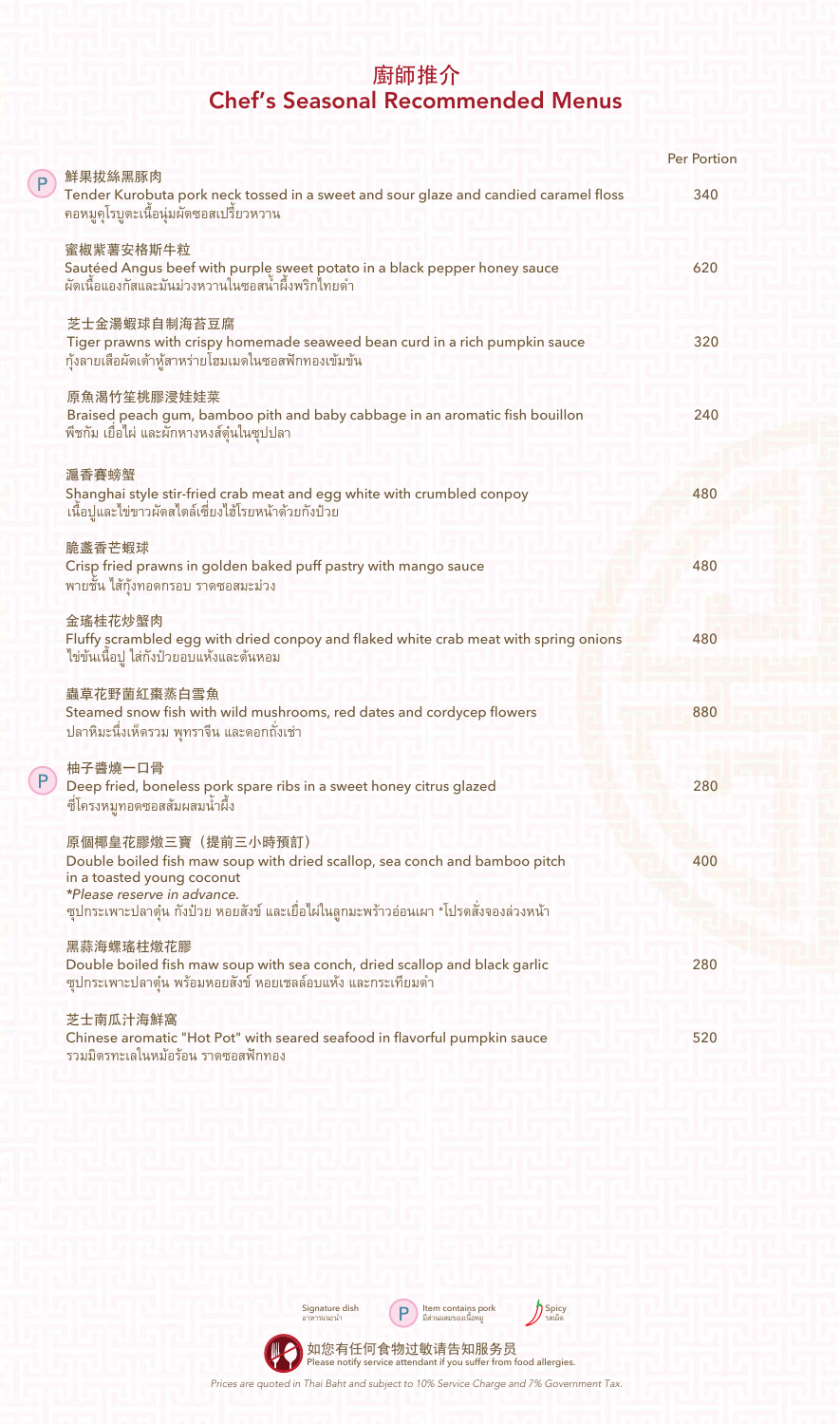## 前菜多滋味 Specialty Appetizers

| 金綢香芒海鮮筒                                                                                                                                                            | <b>Per Portion</b> |
|--------------------------------------------------------------------------------------------------------------------------------------------------------------------|--------------------|
| Shredded spring roll filled with seafood and mango<br>เปาะเปี๊ยะไส้ทะเลและมะม่วง                                                                                   | 240                |
| 七味椒鹽香脆豆腐<br>Deep fried puffed bean curd with chili pepper<br>เต้าหู้ทอดพริกเกลือ                                                                                   | 180                |
| 川味薄荷涼拌海螺片<br>Marinated sea conch slices with mint leaf top with Sichuan spicy dressing<br>ยำหอยสังข์สไลด์ราดซอสเสฉวน                                               | 210                |
| 甜酸海蜇青瓜簾<br>Stuffed with marinated jellyfish<br>แตงกวาม้วนสอดไส้ยำแมงกระพรุน                                                                                        | 120                |
| 椒鹽白飯魚<br>Crisp fried white bait, salted garlic<br>ปลาเงินทอดกรอบกระเทียมโรยเกลือ                                                                                   | 260                |
| 涼拌肉鬆皮蛋滑豆腐<br>Steamed bean curd with century egg and pork floss drizzled with barbecue sauce<br>เต้าหู้นึ่งเสิร์ฟพร้อมไข่เยี่ยวม้าและหมูหยอง ปรุงรสด้วยซอสบาร์บีคิว | 160                |
| 黃金軟殼蟹<br>Deep fried soft shell crab in a salted egg yolk<br>ปนิ่มทอดไข่เค็ม                                                                                        | 280                |
| 香鹵醉雞併麻香海蜇<br>Poached chicken thigh soaked in Chinese rice wine spicy jellyfish salad<br>ไก่แช่เหล้าจีน เสิร์ฟพร้อมยำแมงกะพรุน                                      | 180                |

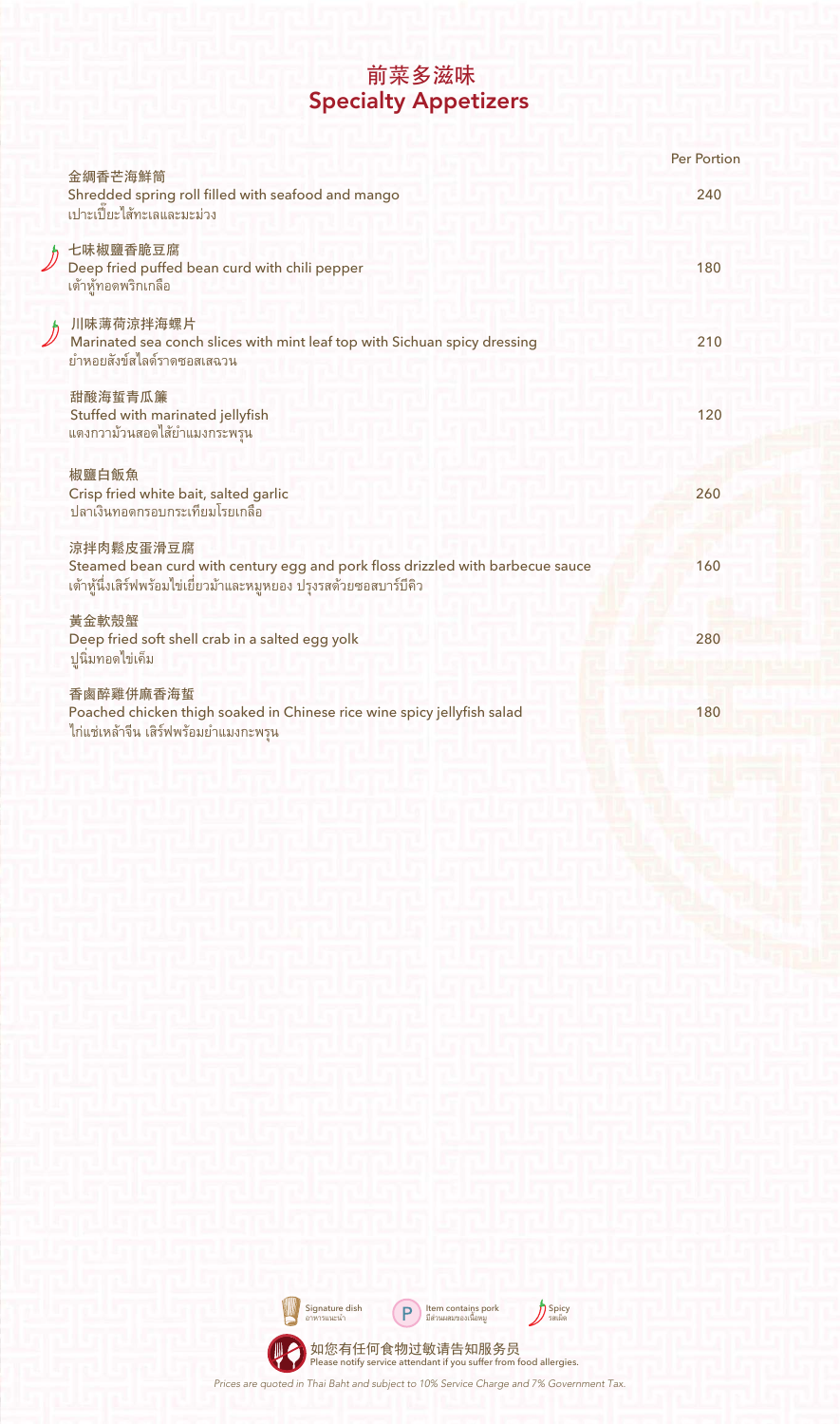#### 鮑魚/海味/燕窩 Abalone/ Dried Seafood/ Bird's nest

| 紅燒澳洲兩頭鮑魚                                                                                                                                             | <b>Per Portion</b> |
|------------------------------------------------------------------------------------------------------------------------------------------------------|--------------------|
| Braised Australian abalone (2) in oyster sauce with kailan<br>เป๋าฮื้อออสเตรเลีย อบซอสน้ำมันหอย เสิร์ฟพร้อมคะน้า                                     | 2,800              |
| 紅燒南非四頭鮑魚三疊伴鵝掌<br>Braised South African abalone (4) with goose web, layered with spinach and mushrooms<br>เป๋าฮื้อแอฟริกา อบกับขาห่าน ปวยเล้ง และเห็ด | 2,250              |
| 鮑汁花膠扣鵝掌<br>Braised fish maw with goose web in abalone sauce<br>กระเพาะปลาต๋นพร้อมขาห่านในซอสเป๋าฮื้อ                                                 | 440                |
| 蠔皇冬菰扣鵝掌<br>Braised black mushroom with goose web an oyster sauce<br>เห็ดหอมและขาห่านตุ๋นในซอสน้ำมันหอย                                               | 320                |
| 蟹黃燴燕窩<br>Braised bird's nest in Chinese stock flavored with crab roe and finished<br>with poached crab meat<br>รังนกตุ๋น ไข่ปู โรยด้วยเนื้อปู        | 1,120              |
| 瑤柱鮮蟹肉燴燕窩<br>Braised bird's nest with crab meat and sun-dried scallops<br>รังนกตุ๋น เนื้อปู และกังป๋วย                                                | 840                |

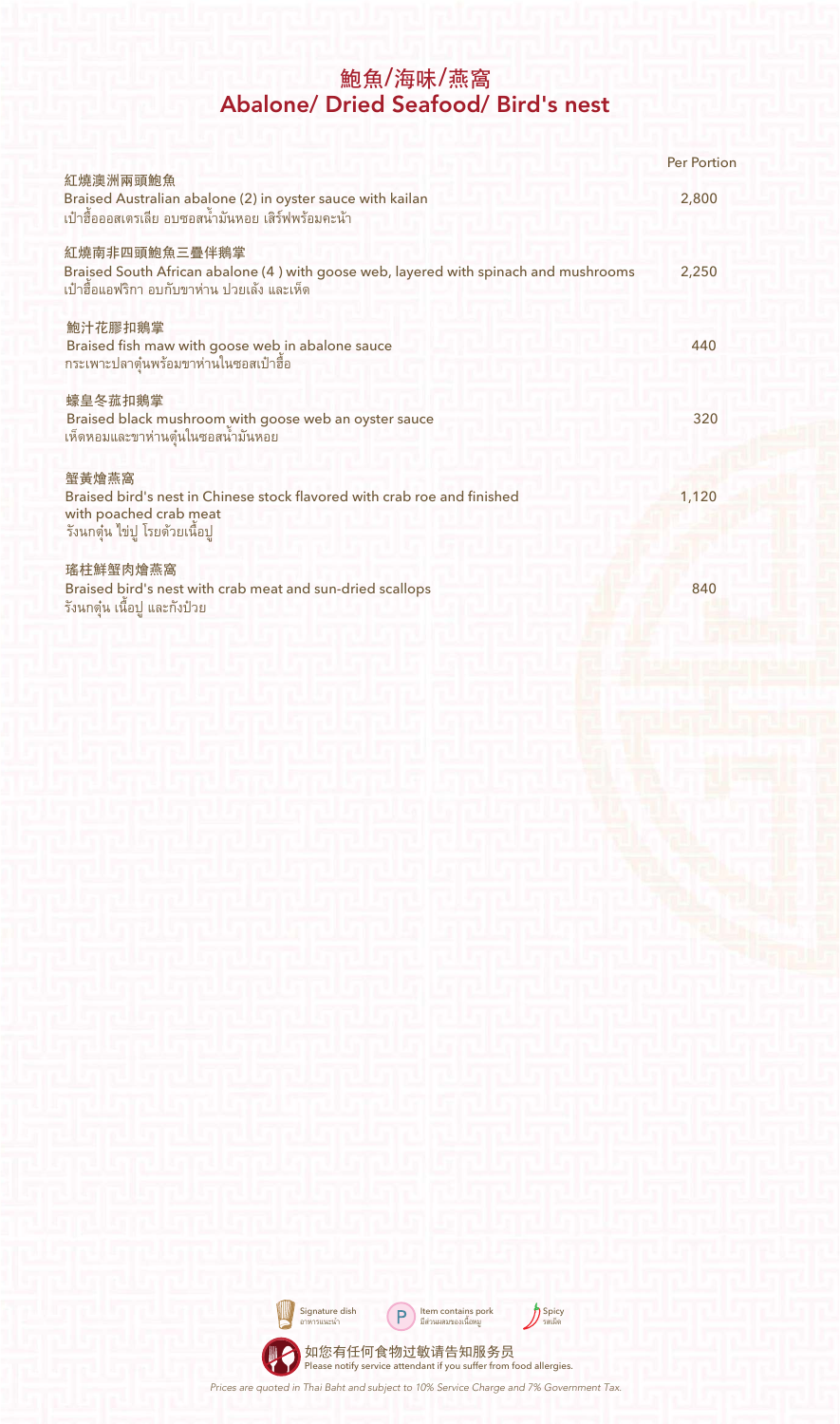

|                                                                                                                                                              | <b>Per Portion</b> |
|--------------------------------------------------------------------------------------------------------------------------------------------------------------|--------------------|
| 原個椰皇花膠燉三寶(提前三小時預訂)<br>Double boiled fish maw soup with dried scallop, sea conch and bamboo pith<br>in a toasted young coconut<br>*Please reserve in advance. | 400                |
| ี่ซุปกระเพาะปลาตุ๋นกังป๋วย หอยสังข์ และเยื่อไผ่ในลูกมะพร้าวอ่อนเผา *โปรดสั่งจองล่วงหน้า                                                                      |                    |
| 清宮佛跳牆<br>The Monk jumps over the Great Wall<br>พระกระโดดกำแพง                                                                                                | 1,280              |
| 淮杞花膠燉竹絲雞<br>Twice cooked black chicken and fish maw soup with aromatic Chinese herbs<br>ซุปไก่ดำและกระเพาะปลาตุ๋นยาจีน                                       | 320                |
| 紅燒瑤柱鮑魚花膠三絲羹<br>Braised abalone and sea cucumber with fish maw in conpoy soup<br>ซุปเป๋าฮื้อและปลิงทะเลตุ๋น                                                   | 420                |
| 清燉花膠竹笙湯<br>Double boiled bamboo pith and fish maw soup serve with bok choy<br>ซุปเยื่อไผ่และกระเพาะปลา ใส่ผักบ๊อกฉ่อย                                        | 440                |
| 酸辣海鲜羹<br>Classic hot and sour seafood soup finished with chili oil and spring onions<br>ซุปเสฉวน ปรุงรสด้วยน้ำมันพริกและต้นหอม                               | 280                |
| 金湯竹笙海皇羹<br>Braised pumpkin and seafood soup with bamboo pith<br>ซุปฟักทองทะเลตุ๋น ใส่เยื่อไผ่                                                                | 280                |
| 金粟瑤柱魚肚羹<br>Braised fish maw and conpoy sweet corn soup<br>ซุปข้าวโพด ใส่กระเพาะปลาและกังป๋วย                                                                 | 280                |
| 瑤柱蟹肉粟米羹<br>Crab and sweet corn soup finished with dried scallops<br>ซุปข้าวโพด ใส่เนื้อปูและกังป๋วย                                                          | 420                |
| 竹笙豆腐海皇羹<br>Chef selected assorted seafood thick soup with bean curd<br>ซุปขันทะเล ใส่เต้าหู้                                                                 | 280                |
| 竹笙杞子鮮椰青肉燉野菌<br>Wild mushrooms, fresh coconut, wolfberry and bamboo pith in a clear chicken stock<br>ซุปเห็ดรวม ใส่เนื้อมะพร้าว เก๋ากี้ และเยื่อไผ่           | 240                |
| 芫茜皮蛋白雪魚片湯<br>Snow fish fillet in a ginger infused broth with century egg and coriander<br>ซุปปลาหิมะ ในน้ำซุปเคียวขิง ใส่ไข่เยี่ยวม้าและผักชื่               | 480                |
| 黑蒜海螺瑤柱燉花膠<br>Double boiled fish maw soup with sea conch, dried scallop and black garlic<br>ซุปกระเพาะปลาเคี่ยวพร้อมหอยสังข์ กังป๋วย และกระเทียมดำ            | 280                |

W Signature dish อาหารแนะนำ ltem contains pork<br>มีส่วนผสมของเนื้อหมู 43 如您有任何食物过敏请告知服务员<br>Please notify service attendant if you suffer from food allergies.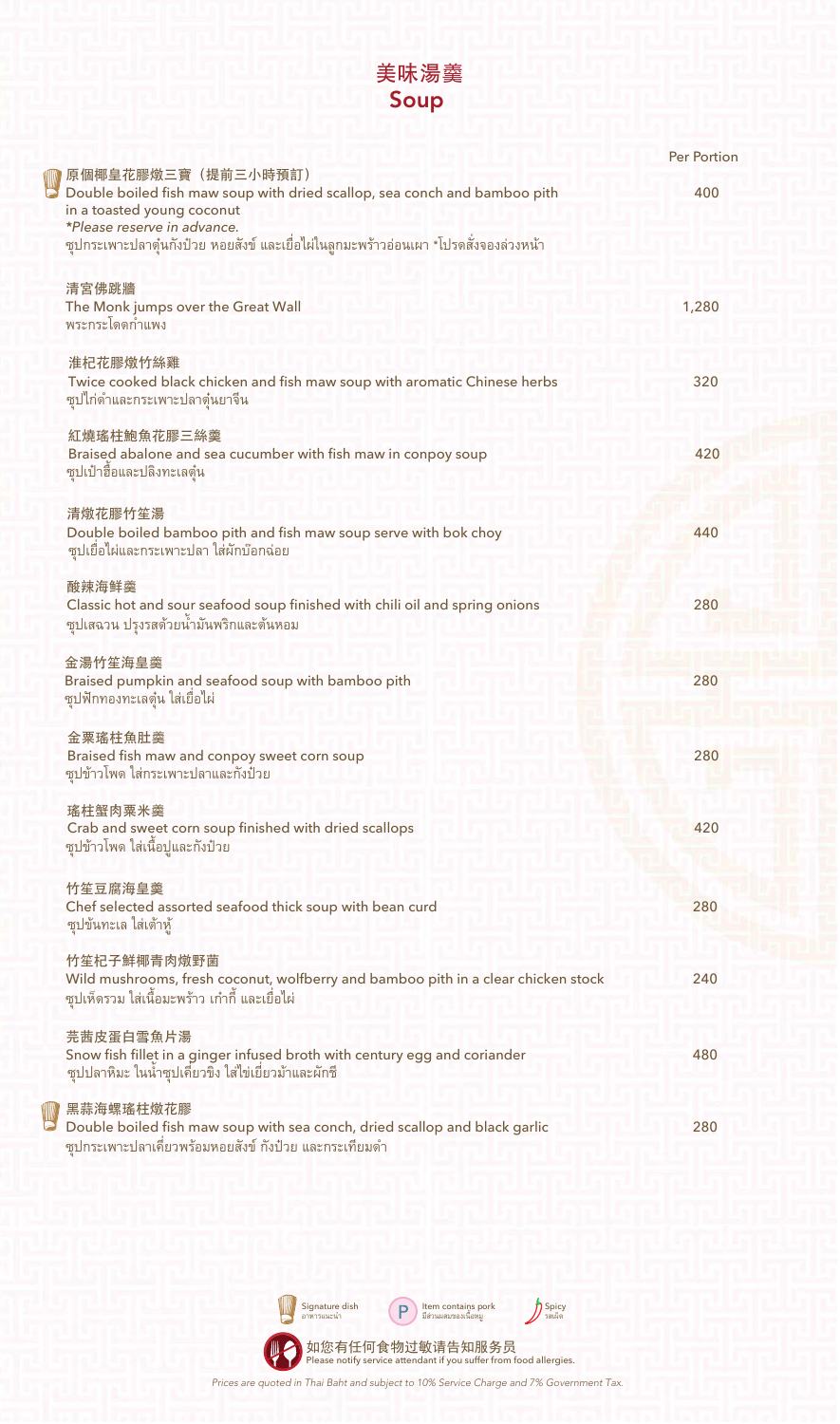#### 海鮮小炒 Seafood

|   |                                                                                                                                                          | <b>Per Portion</b> |
|---|----------------------------------------------------------------------------------------------------------------------------------------------------------|--------------------|
|   | 芝士金湯蝦球自制海苔豆腐<br>Tiger prawns with crispy homemade seaweed bean curd in a rich pumpkin sauce<br>กุ้งลายเสื้อเสิร์ฟพร้อมเต้าหู้สาหร่ายโฮมเมดในซอสข้นฟักทอง | 320                |
|   | ■■ 芝士南瓜汁海鮮窩<br>Chinese aromatic "Hot Pot" with seareded seafood in flaverful pumpkin sauce<br>รวมมิตรทะเลในหม้อร้อน ราดซอสฟักทอง                         | 520                |
|   | 炸蝦球什果沙律<br>Crisp fried prawns and mayonnaise with tropical fruit<br>กังทอดกรอบราดซอสครีมสลัด พร้อมผลไม้เมืองร้อนนานาชนิด                                 | 640                |
|   | 黃金大蝦球<br>Sautéed Andaman prawns coated with salted egg yolk<br>ก้งผัดไข่เค็ม                                                                             | 620                |
|   | 白雪魚柳 (清蒸/炸/焗)<br>Snow fish (steamed/deep-fried/grill)<br>ปลาหิมะ (นึ่ง/ ทอด/ ย่าง)                                                                       | 000                |
|   | XO 醬琥珀蜜豆炒帶子<br>Hokkaido scallops sautéed with sugar snaps in XO sauce and toasted walnuts<br>หอยเซลล์ฮอกไกโดผัดถั่วหวาน ซอสเอ็กซ์โอและวอลนัทอบ           | 860                |
|   | 蟲草花野菌紅棗蒸白雪魚<br>Steamed snow fish with wild mushrooms, red dates and cordyceps flowers<br>ปลาหิมะนึ่งเห็ดรวม พุทราจีน และดอกถั่งเช่า                      | 880                |
| y | 金盞香芒蝦球<br>Crisp fried prawns in golden baked puff pastry with mango sauce<br>พายชั้น ไส้กุ้งทอดกรอบ ราดซอสมะม่วง                                         | 480                |
|   | 琥珀雀巢海中寶<br>Wok fried seafood with green asparagus and walnut<br>รวมมิตรทะเล ผัดหน่อไม้ฝรั่งและวอลนัท                                                     | 580                |
|   | 紅燒海鮮豆腐煲<br>Seafood "Hot Pot" with braised tofu, bok choy and capsicums<br>รวมมิตรทะเลในหม้อร้อน ใส่เต้าหู้ ผักบ๊อกฉ่อย และพริกหยวก                       | 620                |
|   | 彩蝶蟠龍<br>Wok tossed slices of sea conch with tiger prawns and green asparagus<br>ก้งลายเสื้อและหอยสังข์สไลด์ผัดกับหน่อไม้ฝรั่ง                            | 620                |
|   | 上湯焗虎蝦天使麵<br>Braised tiger prawns with angel hair noodles in superior sauce<br>เส้นแองเจิลแฮร์กับกุ้งลายเสือ ราดซอสสุดเข้มข้น                             | 880                |
|   | 黑松露蝦仁炒蛋<br>Wok tossed black truffle eggs with shrimps and spring onions<br>ไข่ขนกุ้งใส่เห็ดทรัฟเฟิลและต้นหอม                                             | 480                |
|   | XO 醬炒蝦球<br>Southern Thailand Andaman prawn with green vegetable in XO sauce<br>กุ้งอันดามันผัดซอสเอ็กซ์โอ                                                | 620                |
|   | 鳥語花香<br>Sautéed prawn and US deep-sea scallops with asparagus in crispy pastry basket<br>ผัดกุ้ง หอยเชลล์ กับหน่อไม้ฝรั่ง เสิร์ฟในกระทงแป้งทอดกรอบ       | 660                |
|   | 原魚湯海鮮什菜煲<br>Seafood and vegetable "Hot Pot" in a thick fish soup<br>ี่ ซุปปลาข้นในหม้อร้อน ใส่รวมมิตรทะเลและผัก                                          | 680                |
|   | Signature dish<br>อาหารแนะนำ<br>Spicy<br>Item contains pork<br>มีส่วนผสมของเนื้อหมู<br>รสเผ็ด                                                            |                    |

 $\overline{\phantom{a}}$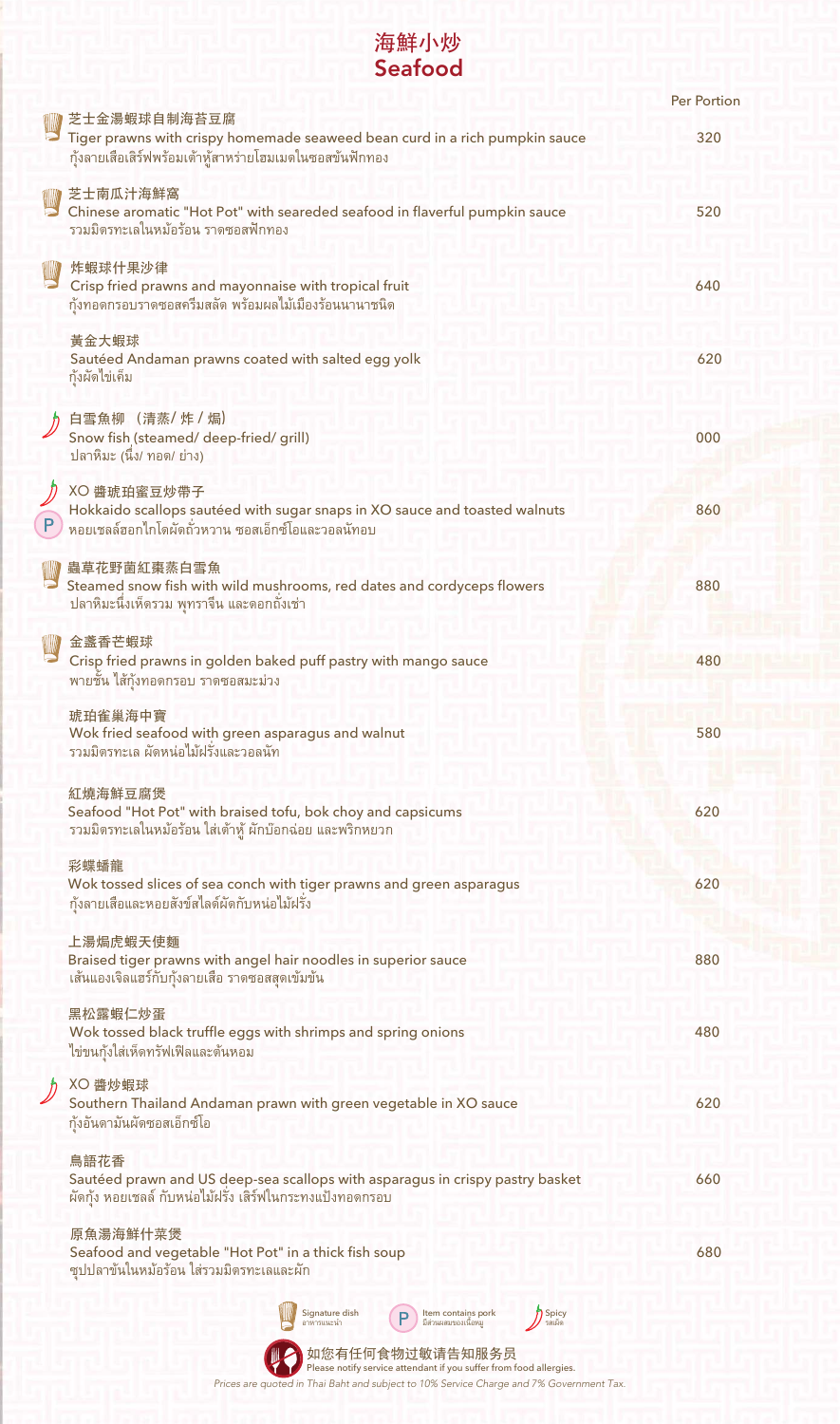## 雞/鴨/田雞 **Poultry**

|   |                                                                                                                           | Per Portion |
|---|---------------------------------------------------------------------------------------------------------------------------|-------------|
|   | 原隻北京片皮鴨<br>Traditional roasted whole peking duck served table side<br>เป็ดปักกิ่งทั้งตัวแบบดั้งเดิม                       | 1,620       |
|   | ● 香港片鴨鴨卷 with homemade pancake Hong Kong style<br>สไตล์ฮ่องกง เสิร์ฟพร้อมกับแผ่นแป้งโฮมเมด                                |             |
|   | OR หรือ                                                                                                                   |             |
|   | ● 泰式片皮鴨卷 with homemade pancake Thai style<br>สไตล์ไทย เสิร์ฟพร้อมกับแผ่นแป้งโฮมเมด                                        |             |
|   | 鴨肉可選擇以下任何一款烹理<br>Prepared with your choice of<br>เลือกวิธีการปรุงเนื้อเป็ด                                                |             |
|   | ● 黑椒汁爆鴨肉<br>Sautéed with black pepper sauce<br>ผัดศุกสพริกไทยดำ                                                           |             |
|   | ● 鴨崧生菜包<br>Sautéed minced duck meat served in lettuce cup<br>เมี่ยง เสิร์ฟพร้อมผักกาดแก้ว                                 |             |
|   | • 七彩銀芽炒鴨絲<br>Sautéed shredded duck meat with bean sprouts<br>ผัดถ้วงอก                                                    |             |
|   | •蒜香焗鴨肉<br>Deep fried duck with crispy garlic<br>ทอดกระเทียม                                                               |             |
|   | 方便顧客可以享用新鮮出爐鴨子,請提早預訂!<br>*We kindly request that you reserve your duck 2 hours prior.<br>*โปรดสั่งจองล่วงหน้า 2 ชั่วโมง   |             |
| P | 原隻燒乳豬,香港式 / 泰式<br>Barbecued suckling pig Hong Kong style (2.5 - 2.8 kg)<br>ี หมูหันสไตล์ฮ่องกง (ขนาด 2.5 – 2.8 กิโลกรัม ) | 3,200       |
| P | 乳豬件 海蜇                                                                                                                    |             |
|   | Barbecued suckling pig set on jellyfish salad in Hai Shing sauce<br>หมูหันกับยำแมงกระพรุนซอสฮอยซิน                        | 400         |
| P | 鐵板蜜汁叉燒<br>Sizzling barbecued char siew pork with honey glazed<br>หมูแดงย่างน้ำผึ้ง                                        | 260         |
|   | 港式燒鴨                                                                                                                      |             |
|   | Hong Kong style roast duck<br>เป็ดย่างสไตล์ฮ่องกง                                                                         | 340         |
|   | 烤琵琶鴨<br>Roasted crispy "Pi Pa" duck - with pickled ginger<br>เป็ดกี่ตาร์ย่างกรอบ เสิร์ฟพร้อมขิงดอง                        | 380         |
|   | 三文鴨件拼生果鴨絲沙律                                                                                                               |             |
|   | Tropical fruit and crispy duck "sandwiches"<br>้เป็ดกรอบม้วนโรล เสิร์ฟพร้อมผลไม้เขตร้อน                                   | 320         |

W Signature dish อาหารแนะนำ ltem contains pork<br>มีส่วนผสมของเนื้อหมู Please notify service attendant if you suffer from food allergies. 如您有任何食物过敏请告知服务员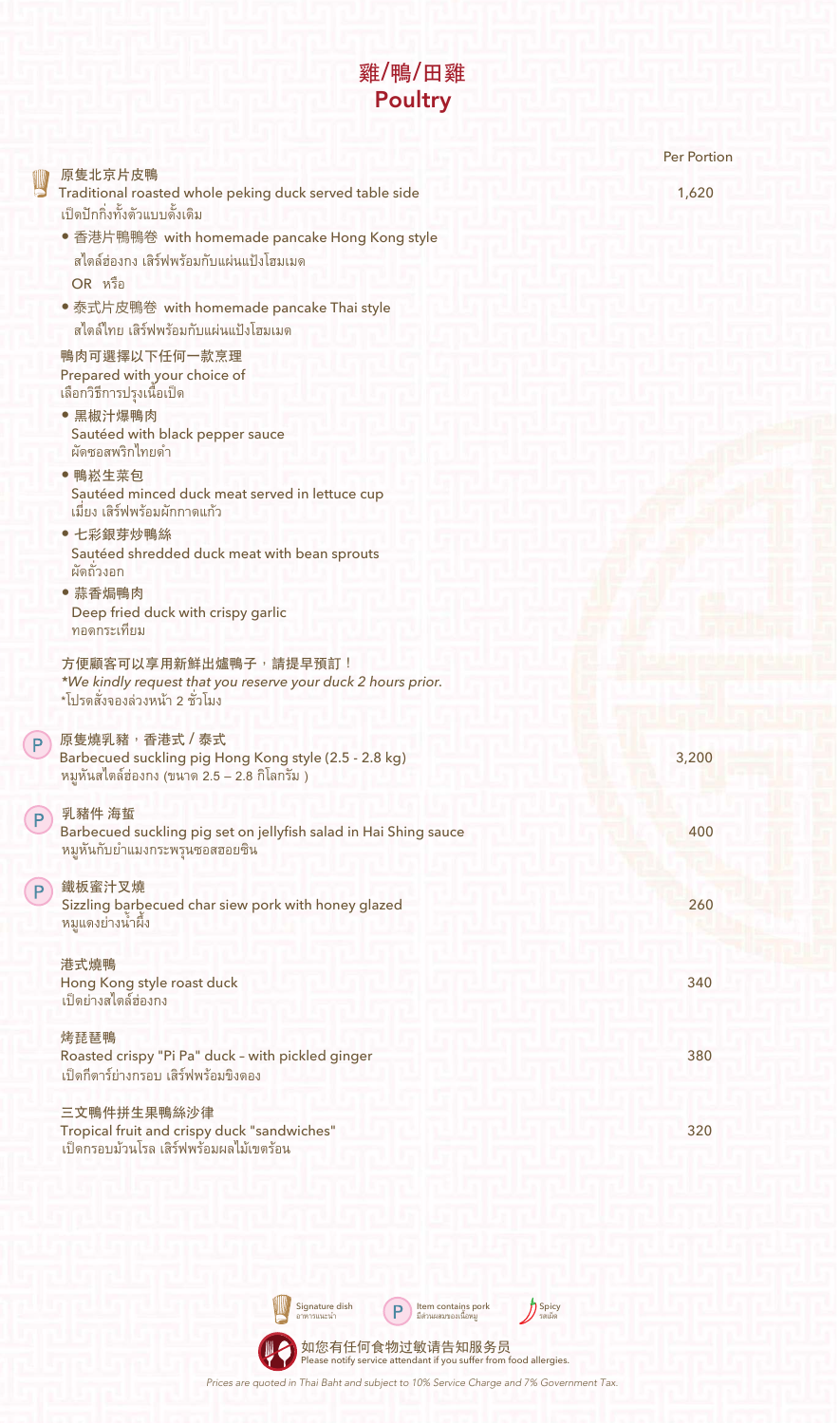## 雞/鴨/田雞 **Poultry**

|   | 燒味什錦拼盆                                                                                                                                                                                                                          | <b>Per Portion</b> |
|---|---------------------------------------------------------------------------------------------------------------------------------------------------------------------------------------------------------------------------------|--------------------|
|   | Assorted hot and cold combination platter<br>รวมมิตรเมนูรองท้องจานร้อนและเย็น                                                                                                                                                   | 720                |
|   | 豉油雞/海蜇/叉燒/桂花炒魚肚/呷醋青瓜雲耳<br>Soya chicken/ jelly fish/ BBQ pork/ sautéed scramble egg<br>with fish maw and crab meat/ marinated cucumber and black fungus<br>ไก่ซิอิ้ว/ แมงกระพรุน/ หมูแดง/ กระเพาะปลาผัดแห้ง/ ยำแตงกวาเห็ดหูหนูดำ |                    |
|   | 鵝肝片皮鴨卷<br>Roasted peking duck and goose liver topped with crispy duck skin and ebiko                                                                                                                                            | 510                |
|   | เป็ดปักกิ่งม้วนโรลพร้อมตับห่าน<br>脆皮燒腩仔                                                                                                                                                                                         |                    |
| P | Liu's signature pressed barbecued crispy pork belly<br>หมูกรอบ สุดรเฉพาะของห้องอาหารหลิว                                                                                                                                        | 360                |
|   | 玖瑰豉油雞<br>Poached marinated chicken in superior soy accompanied by a scallion paste<br>ไก่ต้มซีอิ๊ว เสิร์ฟคู่ซอสต้นหอม                                                                                                           | 280                |
|   | 椒鹽田雞腿<br>Golden fried frog legs dusted with spiced salty garlic<br>น่องกบทอดเกลือกระเทียม                                                                                                                                       | 420                |
|   | 黃金田雞腿<br>Frog legs shallow fried in a salted egg yolk paste and lightly seasoned<br>น่องกบทอดซอสไข่เค็ม                                                                                                                         | 420                |
|   |                                                                                                                                                                                                                                 |                    |



Prices are quoted in Thai Baht and subject to 10% Service Charge and 7% Government Tax.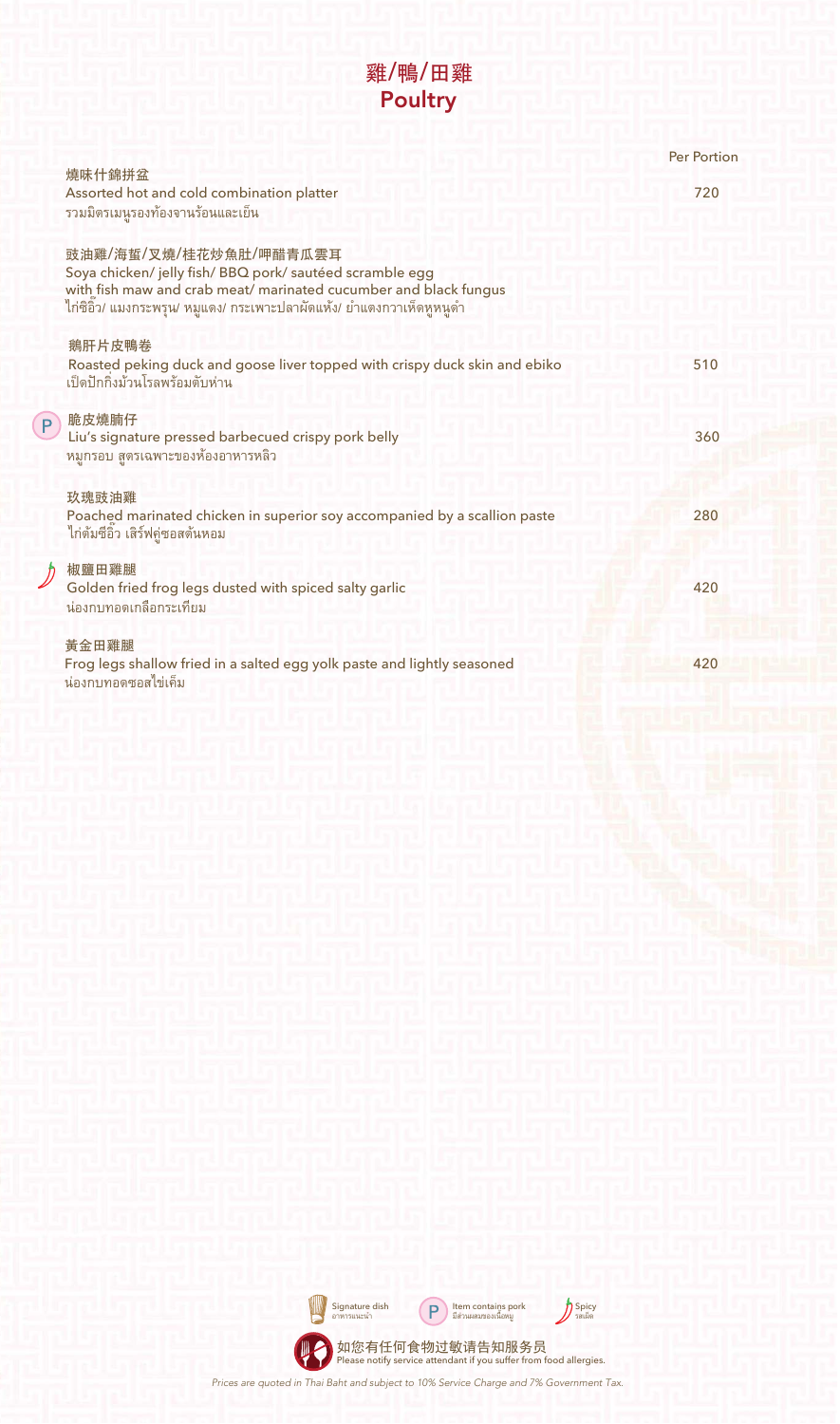### 肉食篇 Beef/ Pork /Lamb

 $\overline{\phantom{a}}$ 

|                 |                                                                                                                                                                                                                | <b>Per Portion</b> |
|-----------------|----------------------------------------------------------------------------------------------------------------------------------------------------------------------------------------------------------------|--------------------|
| P               | 鮮果拔絲黑豚肉<br>Tender sweet and sour Kurobuta pork neck and candied floss<br>คอหมูคุโรบูตะเนื้อนุ่มผัดซอสเปรี้ยวหวาน                                                                                               | 340                |
| P               | 柚子醬燒一口骨<br>Deep fried, boneless pork spare ribs in a sweet honey citrus glazed<br>ซี่โครงหมูทอดราดซอสสัมผสมน้ำผึ้ง                                                                                             | 280                |
| $\vert P \vert$ | 甜酸菠蘿芒果咕嚕肉<br>Sweet and sour pork loin with honey mango and pineapple<br>เนื้อสะโพกหมูผัดเปรี้ยวหวานกับมะม่วงอบน้ำผึ้งและสับปะรด                                                                                | 380                |
|                 | 芥末牛柳粒<br>Wok fried beef tenderloin with capsicum and cucumber, oyster sauce and a hint of wasabi<br>เนื้อสันในรวนกับพริกหยวก แตงกวา น้ำมันหอย และวาซาบิ                                                        | 740                |
| $\vert P \vert$ | 欖角一口骨<br>Baked pork spare ribs with Chinese salted black olives and honey<br>ซี่โครงหมูอบน้ำผึ้งหนำเลี้ยบ                                                                                                      | 380                |
|                 | 蜜椒紫薯安格斯牛粒<br>Sautéed Angus beef with purple sweet potato in a black pepper honey sauce<br>ผัดเนื้อแองกัสและมันม่วงหวานในซอสน้ำผึ้งพริกไทยดำ                                                                    | 620                |
| $\mathsf{P}$    | XO 醬芥蘭炒牛肉<br>Wok fried beef shavings in XO sauce served with kailan<br>  เนื้อแร่บางผัดซอสเอ็กซ์โอ เสิร์ฟพร้อมคะน้า                                                                                            | 620                |
|                 | 鐵板黑蒜野菌牛仔骨<br>Sizzling plate - tender beef short ribs with wild mushrooms and black garlic<br>เนื้อซี่โครงผัดเห็ดรวมและกระเทียมดำกระทะร้อน                                                                      | 680                |
|                 | 黑椒金菰牛仔骨煲<br>Beef short rib hot pot with golden mushrooms, shallots, garlic and black pepper sauce<br>้เนื้อซี่โครงผัดเห็ดเข็มทอง ซอสพริกไทยดำ เสิร์ฟในหม้อร้อน                                                 | 680                |
|                 | 黑椒鵝肝牛柳粒<br>Wok seared 250 days grain fed beef tenderloin, goose foie gras and<br>Liu's own black pepper sauce<br>เนื้อสันในจากวัวที่เลี้ยงด้วยหญ้า 250 วัน และตับห่าน ผัดซอสพริกไทยดำสูตรเฉพาะของห้องอาหารหลิว | 1,140              |
|                 | 鐵板黑椒羊扒<br>Sizzle plate, New Zealand lamb cutlets, capsicum, shimaji mushrooms and pepper sauce<br>ซี่โครงแกะนิวซีแลนด์กระทะร้อน ซอสพริกไทยดำ                                                                   | 980                |
| P               | 客家梅菜扣肉煲<br>Braised pork belly hot pot served with a basket of steamed Chinese buns<br>เคาหยก – หมูสามชั้นตุ๋นหม้อร้อน เสิร์ฟพร้อมหมั่นโถว                                                                      | 400                |
| P               | 東坡肉 (配饅頭)<br>"Dong Po Pork" belly stewed in Chinese wine and dark soy sauce accompanied<br>by steamed "Manto" buns<br>ตงปอหยก - หมูตงปอเคี่ยวในเหล้าจีนและซีอิ้วดำ เสิร์ฟพร้อมหมั่นโถว                         | 380                |

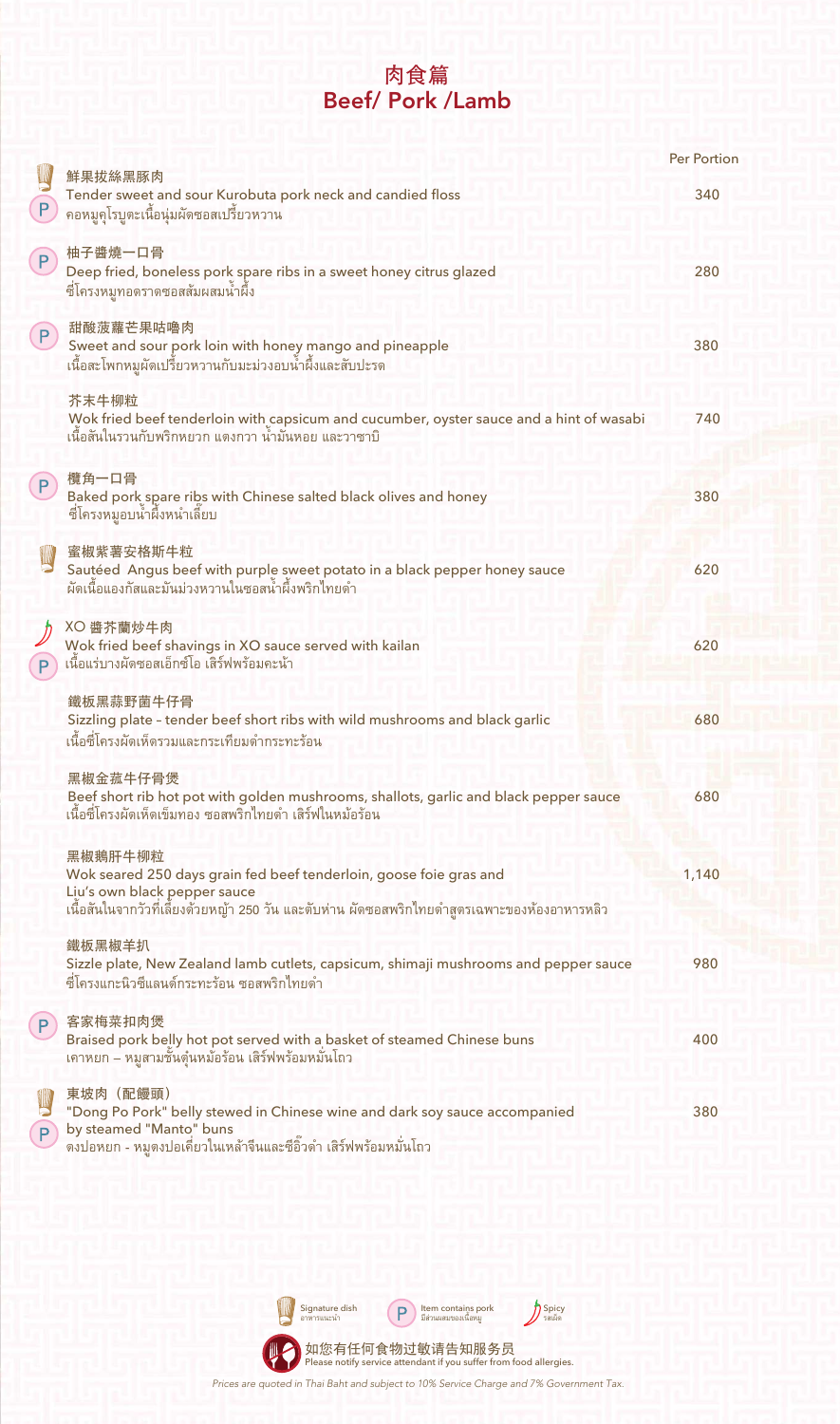## 川滬風情 Szechuan and Shanghai dishes

| 四川麻辣蝦仁                                                                                                                                   | <b>Per Portion</b> |
|------------------------------------------------------------------------------------------------------------------------------------------|--------------------|
| Wok fried prawns tossed with green asparagus, capsicum<br>and cashew nuts in Sichuan "Ma La" sauce                                       | 680                |
| กังผัดหน่อไม้ฝรั่ง พริกหยวก และเม็ดมะม่วงหิมพานต์ในซอสหม่าล่าสไตล์เสฉวน                                                                  |                    |
| 重慶辣子雞丁<br>Wok fried chicken in Sichuan sauce with spicy dried chili flakes<br>ไก่ผัดซอสหม่าล่าสไตล์เสฉวน                                 | 320                |
| 滬香賽螃蟹<br>Shanghai style stir fried crab meat and egg white with crumbled conpoy<br>้เนื้อปูผัดไข่ขาวและกังป๋วยสไตล์เซี่ยงไฮ้             | 480                |
| 陳麻婆滑豆腐<br>Minced pork braised with tofu in "Ma La" sauce<br>เต้าหู้ราดหมูสับในซอสหม่าล่า                                                 | 320                |
| 老乾媽醬爆野菌牛仔肉<br>Sautéed beef tenderloin with wild mushrooms in "Lao Gan Ma" sauce<br>้เนื้อสันในผัดเห็ดรวมในศอสเหล่ากานมา                  | 740                |
| 巴蜀麻辣雞煲<br>"Sichuan style" hot sauce with sautéed chicken, shallots, leek and Sichuan pepper<br>ไก่ผัดซอสสไตล์เสฉวน                       | 340                |
| 宮保雞丁<br>"Kung Bao" golden fried chicken with fried chili and cashew nuts<br>ไก่ผัดเม็ดมะม่วงหิมพานต์พริกแห้งซอสกงเป่า                    | 340                |
| 宮保蝦球<br>Andaman tiger prawns in fried garlic, chili, cashew nuts and Kung Pao sauce<br>ก้งลายเสื้อผัดเม็ดมะม่วงหิมพานต์พริกแห้งซอสกงเป่า | 660                |
| 四川口水雞<br>Poached free range chicken cooked with ginger, chili, sesame, coriander and spring onions<br>ไก่ต้มซอสเสฉวน                     | 380                |
| 川味水煮田雞<br>Sesame poached frog's legs with Sichuan pepper, wild mushrooms, chili and spring onions<br>น่องกบต้มซอสเสฉวน                   | 480                |

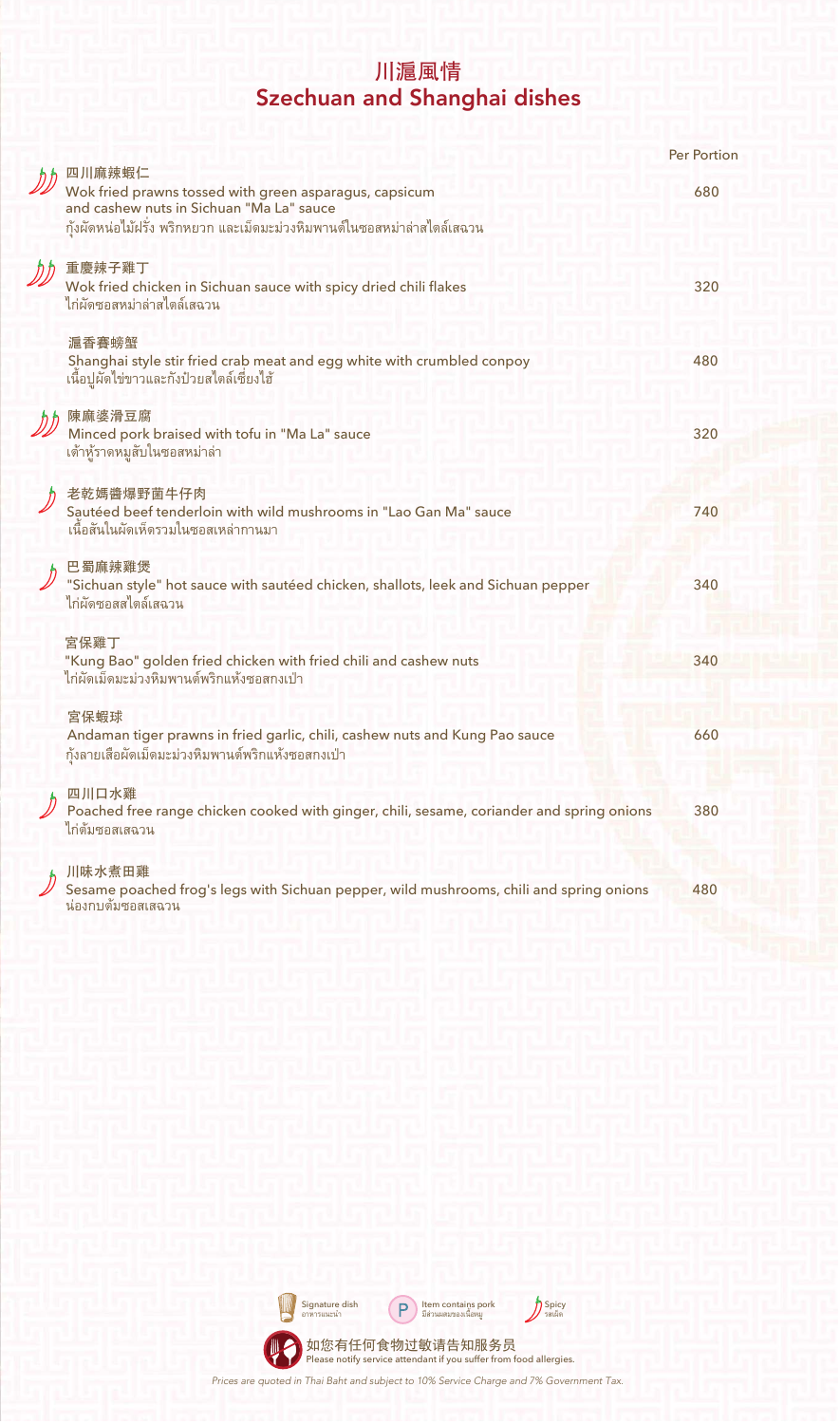#### 蔬菜豆腐篇 Vegetable and Bean Curd

|   |                                                                                                                                                                 | <b>Per Portion</b> |
|---|-----------------------------------------------------------------------------------------------------------------------------------------------------------------|--------------------|
| P | 鐵板客家煎釀茄子豆腐<br>Sizzle plate - eggplant stuffed and bake with minced pork and bean curd, black bean sauce<br>มะเขือม่วงอบยัดไส้หมูสับและเต้าหู้ซอสเต้าซีกระทะร้อน | 320                |
|   |                                                                                                                                                                 |                    |
|   | 蟹黃扒自制海苔豆腐<br>Homemade seaweed bean curd topped with crab meat and crab roe sauce<br>เต้าหู้สาหร่ายโฮมเมดโรยหน้าด้วยเนื้อปูและซอสมันปู                           | 460                |
|   | 鲜蟹肉桃膠扒時蔬                                                                                                                                                        |                    |
|   | Wilted bok choy topped with crab meat sauce and braised peach gum<br>ผักบ๊อกฉ่อยราดด้วยซอสเนื้อปูและพืชกัมตุ๋น                                                  | 460                |
|   | 原魚湯竹笙桃膠浸娃娃菜                                                                                                                                                     |                    |
|   | Braised peach gum, bamboo pith, baby cabbage in an aromatic fish bouillon<br>พืชกัม เยือไผ่ และผักหางหงส์ตุ๋นในซุปปลา                                           | 360                |
|   | XO 醬乾煸肉鬆四季豆                                                                                                                                                     |                    |
|   | Wok seared mince pork in XO sauce tossed with French beans<br>ถั่วแขกผัดหมูสับซอสเอ็กซ์โอ                                                                       | 260                |
|   | 鮑汁野菌自制豆腐                                                                                                                                                        |                    |
|   | Homemade seaweed bean curd with wild mushrooms in abalone sauce<br>เต้าหู้สาหร่ายโฮมเมดกับเห็ดรวมราดซอสเป๋าฮื้อ                                                 | 280                |
|   | 咸魚茸炒芥蘭                                                                                                                                                          |                    |
|   | Wok fried Hong Kong kale, salted fish and fried garlic crumbs<br>คะน้าส่องกงผัดปลาเค็ม                                                                          | 220                |
|   | 香港大澳啫啫通菜煲                                                                                                                                                       |                    |
|   | Hot pot of stir fried Chinese morning glory with shrimp paste<br>ผักบุ้งจีนผัดกะปิสไตล์ฮ่องกง                                                                   | 200                |
|   | 泰式炒通菜                                                                                                                                                           |                    |
|   | Liu's stir fried Chinese morning glory                                                                                                                          | 200                |
|   | ผัดผักบุ้งจีนไฟแดง สูตรเฉพาะของห้องอาหารหลิว                                                                                                                    |                    |
|   | 新鮮時蔬                                                                                                                                                            |                    |
|   | Sautéed fresh seasonal vegetable                                                                                                                                |                    |
|   | ผัดผักตามฤดูกาล                                                                                                                                                 |                    |
|   | 烹調方式                                                                                                                                                            |                    |
|   | Please select                                                                                                                                                   |                    |
|   | โปรดเลือก                                                                                                                                                       |                    |
|   | • 蒜茸炒                                                                                                                                                           |                    |
|   | Sautéed with minced garlic<br>ผัดกระเทียมสับ                                                                                                                    |                    |
|   |                                                                                                                                                                 |                    |
|   | • 金銀蛋                                                                                                                                                           |                    |
|   | Simmered with two kinds of egg<br>ตุ๋นกับไข่ 2 ชนิด                                                                                                             |                    |
|   | XO 醬炒                                                                                                                                                           |                    |
|   | Sautéed with XO sauce<br>ผัดซอสเอ็กซ์โอ                                                                                                                         |                    |
|   | • 蠔油                                                                                                                                                            |                    |
|   | Sautéed with oyster sauce<br>ผัดซอสน้ำมันหอย                                                                                                                    |                    |
|   |                                                                                                                                                                 |                    |
|   | Spicy<br>Signature dish<br>Item contains pork                                                                                                                   |                    |
|   | มีส่วนผสมของเนื้อหมู<br>รสเผ็ด<br>อาหารแนะนำ                                                                                                                    |                    |
|   | 如您有任何食物过敏请告知服务员<br>Please notify service attendant if you suffer from food allergies.                                                                           |                    |

Prices are quoted in Thai Baht and subject to 10% Service Charge and 7% Government Tax.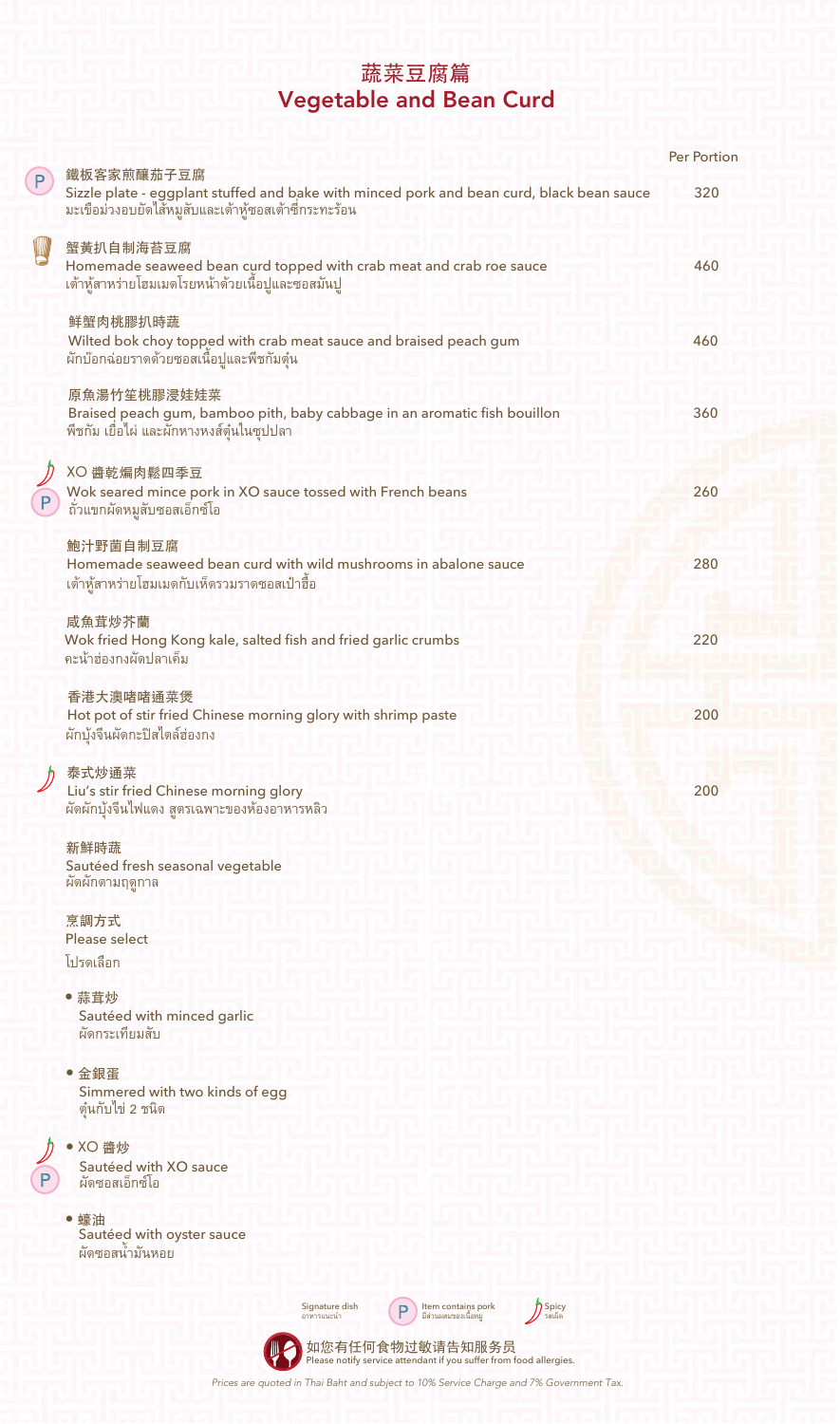### 游水海上鮮 Live Seafood

|                                                      |                                                                  |                                    | <b>Market Price</b> |
|------------------------------------------------------|------------------------------------------------------------------|------------------------------------|---------------------|
| 肉蟹<br>Stone crab<br>ปูทะเล                           |                                                                  |                                    | 250/100g            |
|                                                      |                                                                  |                                    |                     |
| 石斑魚<br><b>Black garoupa</b><br>ปลาเก๋าดำ             |                                                                  |                                    | 200/100g            |
| 波士頓龍蝦<br><b>Boston lobster</b><br>บอสตันล็อบสเตอร์   |                                                                  |                                    | 420/100g            |
| 筍殻魚<br><b>Bamboo fish</b><br>ปลาบู่ทราย              |                                                                  |                                    | 240/100g            |
| 鱸魚<br>Sea bass<br>ปลากระพง                           |                                                                  |                                    | 140/100g            |
| 活海鮮烹調方式可供選擇<br>้เมนูแนะนำจากเชฟ โปรดเลือกวิธีการปรุง | Chef recommendations, please choose your favorite.               |                                    |                     |
| Steamed with<br>蒸                                    | นึ่ง                                                             |                                    |                     |
| ● 港式清蒸魚豉油                                            | Superior soy sauce                                               | นึ่งชีอิ๊ว                         |                     |
| • 蒜茸蒸                                                | Minced garlic Cantonese style                                    | นึ่งซีอิ๊วกับกระเทียมสไตล์กวางตุ้ง |                     |
| • 泰式酸辣                                               | Spicy lime and minced garlic                                     | นึ่งมะนาวและกระเทียมสับ            |                     |
| ● 潮式酸梅咸菜                                             | "Chao Zhou Style" pickled plum soup                              | นึ่งบ๊วยสไตล์แต้จิ๋ว               |                     |
| Deep fried with<br>炸                                 | ทอด                                                              |                                    |                     |
| • 油浸配魚豉油                                             | "Hong Kong Style" superior soy sauce ทอดราดซอสเข้มข้นสไตล์ฮ่องกง |                                    |                     |
| •杭州甜酸松子                                              | Sweet and sour sauce                                             | ทอดราดซอสเปรี้ยวหวาน               |                     |
| ● 紅燒                                                 | <b>Brown sauce</b>                                               | ทอดราดน้ำแดง                       |                     |
| ● 港式避風塘                                              | Chili pepper garlic                                              | ทอดกระเทียมพริกไทย                 |                     |
| <b>Baked with</b><br>焗                               | อบ                                                               |                                    |                     |
| • 上湯焗                                                | Superior stock                                                   | อบน้ำซุปเข้มข้น                    |                     |
| ● 薑蔥焗                                                | Ginger and onion                                                 | อบขิงและหอม                        |                     |
| Sautéed with<br>炒                                    | ผัด                                                              |                                    |                     |
| • XO 醬炒                                              | XO chili sauce                                                   | ผัดซอสเอ็กซ์โอ                     |                     |
| •黑椒醬                                                 | <b>Black pepper sauce</b>                                        | ผัดซอสพริกไทยดำ                    |                     |
| ● 四川麻辣酱                                              | Sichuan "Ma La" sauce                                            | ผัดซอสหม่าล่าสไตล์เสฉวน            |                     |

)

 $\bigcirc$ 

⊅



Spicy<br>รสเผ็ด

Please notify service attendant if you suffer from food allergies. 如您有任何食物过敏请告知服务员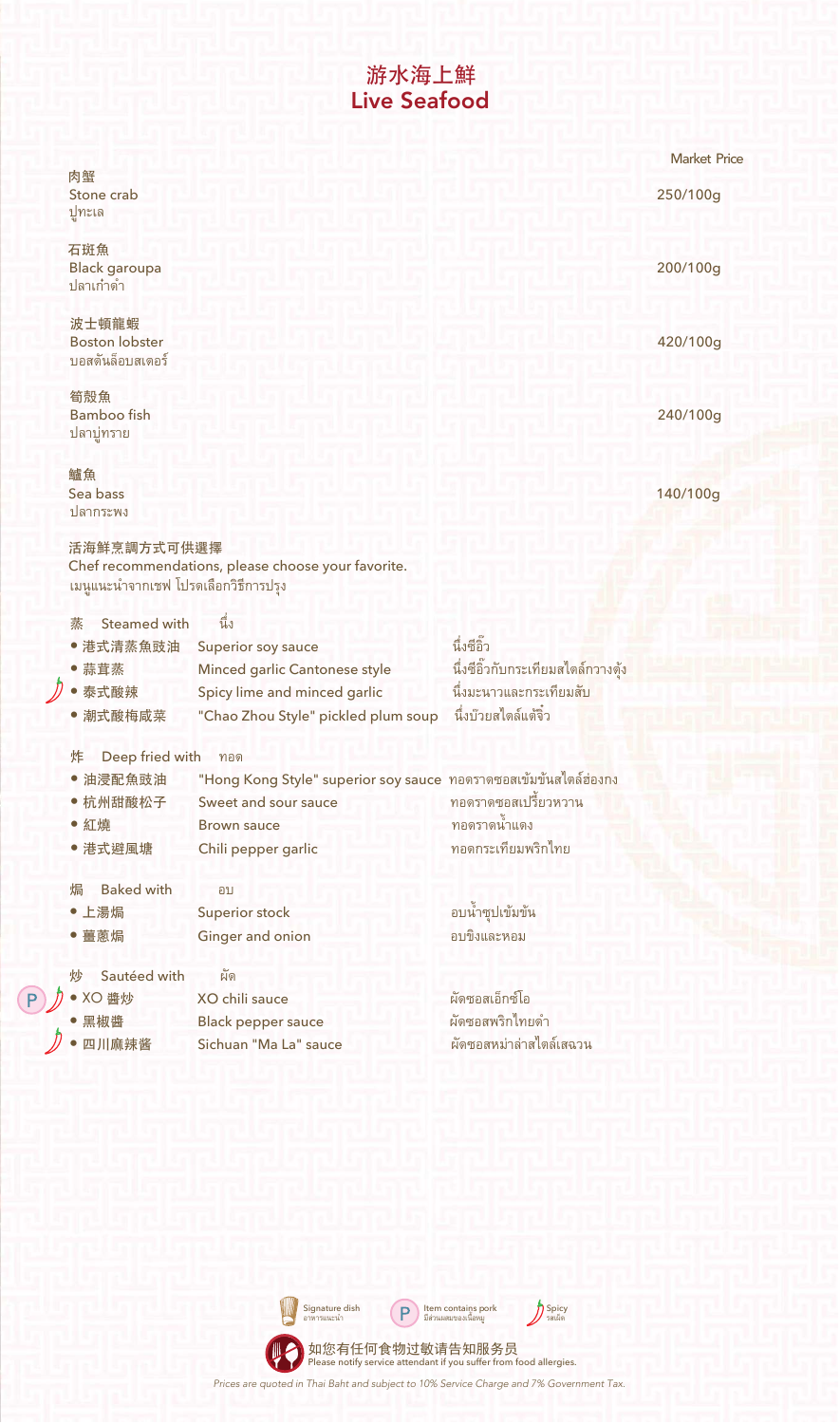### 健康素食 Vegetarian

|                                                                                                                                                                     | <b>Per Portion</b> |
|---------------------------------------------------------------------------------------------------------------------------------------------------------------------|--------------------|
| 琥珀六和清素<br>Sautéed lotus root, sugar snaps, black fungus, ginko nuts and walnuts<br>ผัดรากบัว ถั่วหวาน เห็ดหูหนูดำ แปะก๊วย และวอลนัท                                 | 360                |
| 香菰上素羹<br>Wild and shitake mushrooms with a julienne of carrots in thick sauce<br>ซุปเห็ดรวมนำแดง                                                                    | 240                |
| 椒鹽豆腐併金菰<br>Deep fried crispy bean curd with enoki mushroom<br>เต้าหู้ทอดกรอบกับเห็ดเข็มทอง                                                                          | 220                |
| 五色素丁炒飯<br>Fried rice with seasonal diced vegetable and pine nuts<br>ข้าวผัดผักตามฤดูกาลและเมล็ดสน                                                                   | 260                |
| 鳥語花香<br>Wok fried shrimps, green asparagus and Chinese yam<br>กุ้งเจผัดกับหน่อไม้ฝรั่งและฮวยซัว                                                                     | 320                |
| 燒汁脆素鱔<br>Crisp deep-fried mushrooms in barbecue sauce with sesame<br>เห็ดทอดกรอบในซอสบาร์บีคิวโรยงา                                                                 | 260                |
| 素什燴炒河粉<br>Wok fried rice noodles covered with mixed mushrooms and Hong Kong k ale<br>ราดหน้าฮ่องกงผักรวม                                                            | 280                |
| 雀巢素什錦<br>Sautéed garden vegetables with shitake and cashew nuts in a spring roll pastry basket<br>ผัดผักรวมพร้อมเห็ดหอม เม็ดมะม่วงหิมพานต์ เสิร์ฟในกระทงแป้งทอดกรอบ | 280                |
| 黑松露野菌蜜豆鮮淮山<br>Sautéed wild mushroom, sugar snaps, asparagus and Chinese yam in black truffle sauce<br>ผัดเห็ดรวม ถั่วหวาน หน่อไม้ฝรั่ง และฮวยซั่วในซอสทรัฟเฟิล      | 320                |
| 脆金菰野菌扒菠菜<br>Wilted Chinese spinach and wild mushrooms with crispy enoki<br>ปวยเล้งผัดเห็ดรวม และเห็ดเข็มทองทอดกรอบ                                                  | 260                |
| 蟲草花鮮椰青肉枸杞野菌湯<br>Double boiled wild mushroom soup with codycep flowers, goji berries and white coconut meat<br>้เห็ดรวมตุ๋นกับดอกถังเช่า เก๋ากี้ และเนื้อมะพร้าว     | 240                |
| 竹笙羅漢上素<br>"Luo han zhai" bamboo pith, white cabbage, bluck fungus braised with bok choy<br>ผักรวมตุ๋นเยือไผ่                                                        | 240                |
|                                                                                                                                                                     |                    |

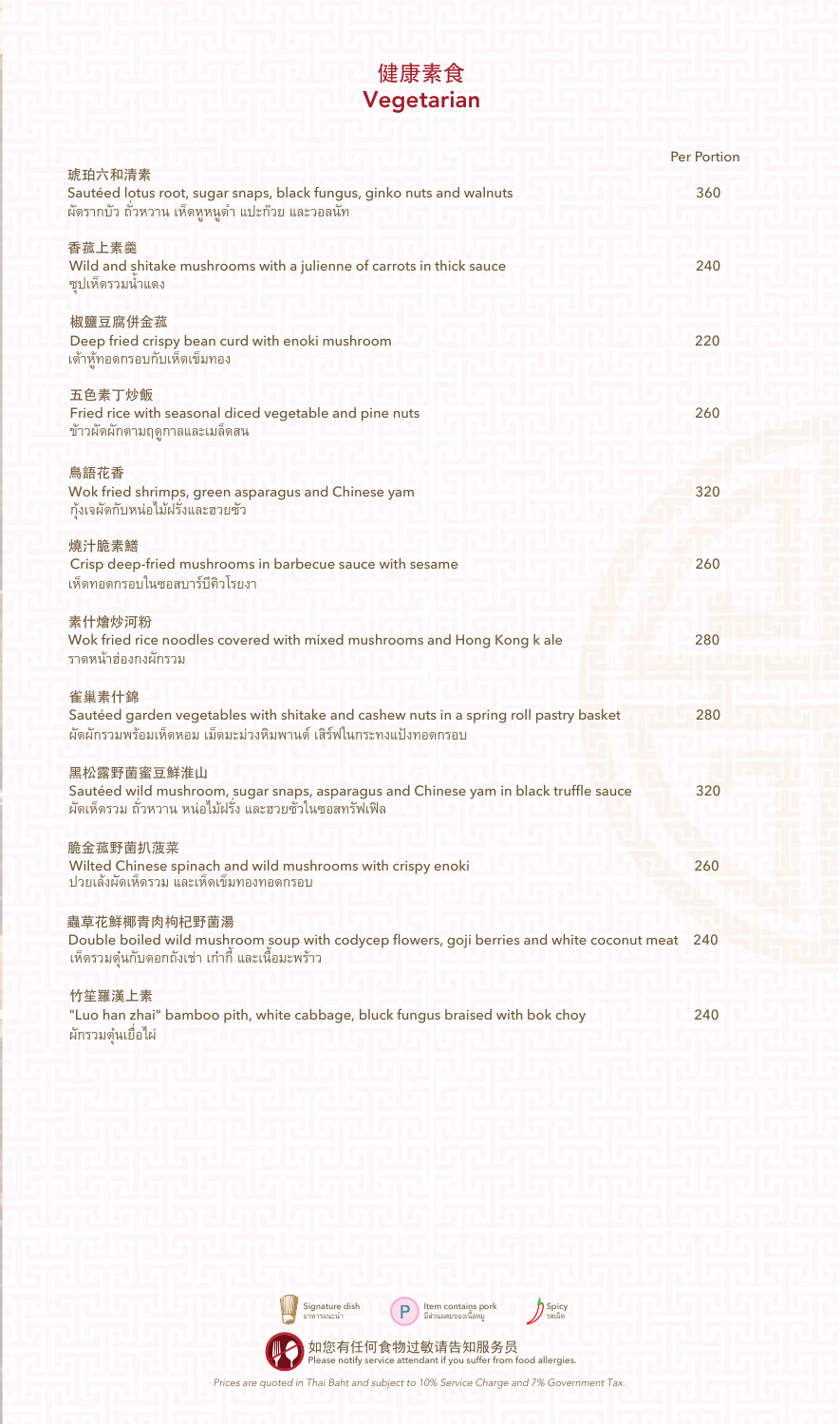## 飯/麵/粥 Rice/ Noodles/ Congee

Y

L

|                                                                                                                                                             | <b>Per Portion</b> |
|-------------------------------------------------------------------------------------------------------------------------------------------------------------|--------------------|
| 紅鱘蒸米糕<br>Steamed sticky rice with crab meat and dried shrimp in bamboo basket<br>ข้าวเหนียวนึ่งเนื้อปูและกุ้งแห้ง                                           | 480                |
| 墨魚汁海皇燴飯<br>Fried rice with seafood and squid paste topped with goose liver<br>ข้าวผัดทะเลดีปลาหมึกพร้อมตับห่าน                                              | 520                |
| 石窩魚籽海鲜炒飯<br>Stored baked fried rice with seafood and shrimp roe<br>ข้าวผัดทะเลไข่กุ้ง                                                                       | 480                |
| 瑤柱蛋白魚籽炒飯<br>Wok fried with crumbled conpoy and egg white<br>ข้าวผัดกังป่วยและไข่ขาว                                                                         | 320                |
| 楊洲炒飯<br>"Yang Chow style" fried rice with char siew pork and tiger prawns<br>ข้าวผัดหมูแดงและกุ้งลายเสือสไตล์หยางโจว                                        | 360                |
| 原汁牛腩湯麵<br>Twice cooked beef stock with beef tendons, Chinese five spice, finished<br>with egg noodles, bok choy and spring onions<br>บะหมี่น้ำเนื้อเอ็นตุ๋น | 360                |
| 上湯鮮蝦雲吞叉燒湯麵<br>Shrimp wonton soup with barbecue red pork and egg noodles<br>บะหมี่น้ำเกี๊ยวกุ้ง หมูแดง                                                       | 380                |
| 鐵板雞絲炒麵<br>Sizzle plate - egg noodles, shredded chicken, white chives and shitake mushrooms<br>โกยซีหมี่ไก่ฉีก กุยช่ายขาว และเห็ดหอมกระทะร้อน                | 320                |
| 港式豉油皇海鮮炒麵<br>Fried egg noodles with beetle fish, tiger prawns and scallops finished with dark soy<br>บะหมี่ผัดทะเลสไตล์ฮ่องกง                               | 520                |



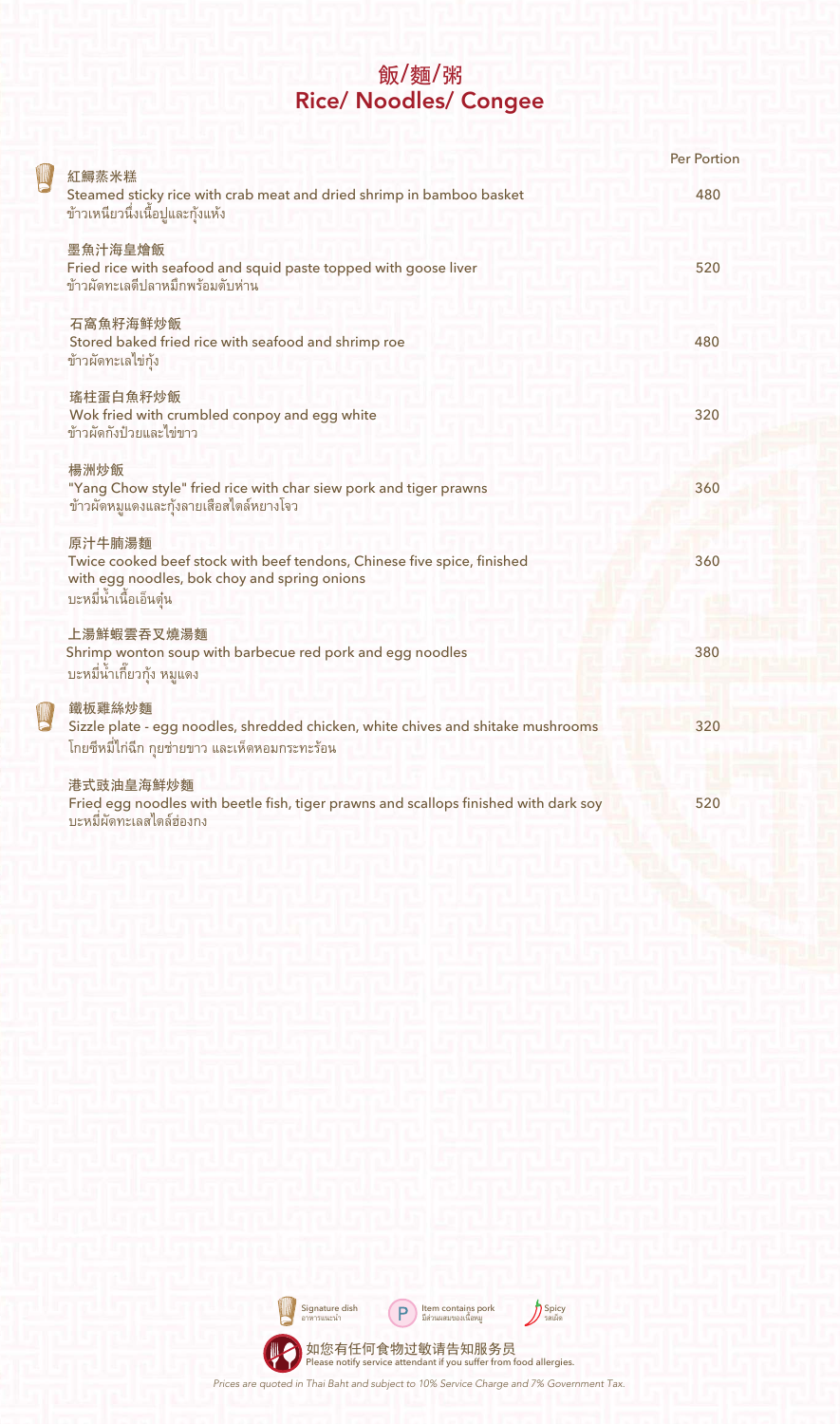### 飯/麵/粥 Rice/ Noodles/ Congee

| 豉椒牛肉炒河粉                                                                                                                                          | Per Portion |
|--------------------------------------------------------------------------------------------------------------------------------------------------|-------------|
| Pan fried rice noodles with shavings of beef, capsicums, garlic in black bean sauce<br>เส้นใหญ่เนื้อผัดซอสถั่วดำ                                 | 400         |
| XO 醬海皇炒粉絲<br>Spicy fried glass noodle with assorted seafood in XO sauce and spring onions<br>วุ้นเส้นผัดทะเลซอสเอ็กซ์โอ                          | 560         |
| 生滾白雪魚片粥<br>"Hong Kong Style" congee with snow fish, crisp shredded spring roll, scallion and ginger<br>โจ๊กปลาหิมะสไตล์ส่องกง                    | 220         |
| 原隻鲍魚雞粥<br>"Hong Kong Style" congee with abalone and poached chicken breast<br>โจ๊กอกไก่เป๋าฮื้อสไตล์ฮ่องกง                                       | 460         |
| 鮑汁野菌炆伊麵<br>Fried E-Fu noodles with wild and shiitake mushrooms in abalone sauce<br>ผัดหมี่อีฟูเห็ดรวมและเห็ดหอมในซอสเป๋าฮื้อ                     | 280         |
| 滬香賽螃蟹燴伊麵<br>Stewed E-Fu noodles topped with egg white and crab meat in "Shanghai" style<br>ผัดหมี่อีฟู โรยหน้าด้วยไข่ขาวและเนื้อปูสไตล์เซี่ยงไฮ้ | 380         |
| 石窩鮑汁炒飯<br>Fried rice with diced chicken, mushrooms, conpoy and abalone sauce in stone nest<br>ข้าวผัดไก่ เห็ด กังป๋วยซอสเป๋าสื่อ                 | 280         |
| 黑松露鴨胸野菌炒飯<br>Black truffle fried rice with shredded duck meat and shijtake mushrooms<br>ข้าวผัดเนื้อเป็ดฉีกและเห็ดหอมในซอสทรัฟเฟิล               | 320         |

 $\frac{1}{2}$ 

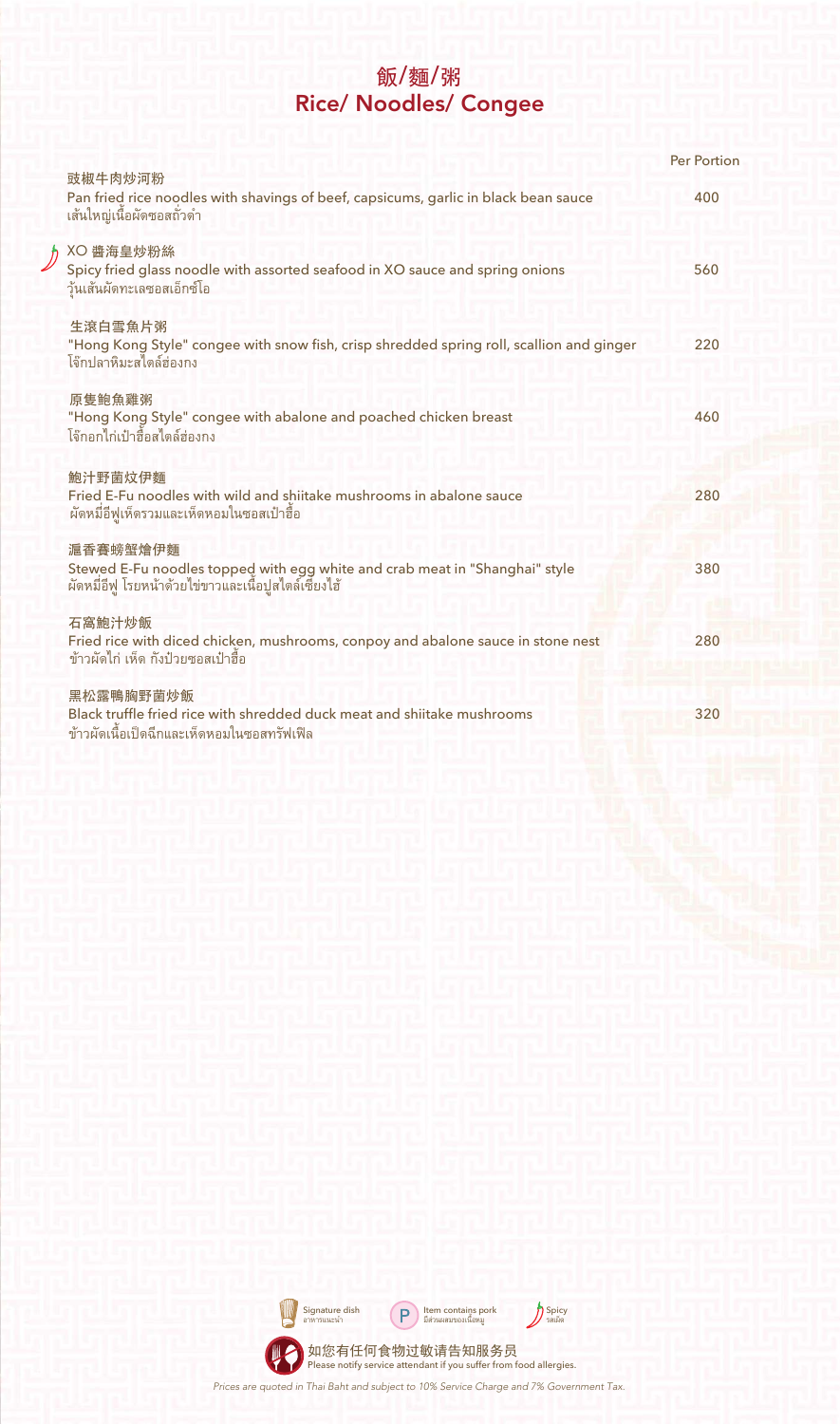### 甜品 **Dessert**

|   |                                                                                                                                                                    | <b>Per Portion</b> |
|---|--------------------------------------------------------------------------------------------------------------------------------------------------------------------|--------------------|
| y | 極品燕窝-杏汁/椰汁/銀杏<br>Double boiled supreme bird's nest with ginkgo nuts, almond cream or coconut milk<br>รังนกตุ๋น เลือกจับคู่ 1 อย่าง – แปะก๊วย อัลมอนด์ครีม หรือกะทิ | 1,080              |
| y | 香芒凍布甸<br>Chilled fresh mango pudding with condensed milk<br>พุดดิ้งมะม่วงสดราดนมข้น                                                                                | 180                |
|   | 薑茶湯丸<br>Black sesame dumpling in a sweetened ginger soup<br>บ้าลอยงาดำน้ำขิง                                                                                       | 160                |
|   | 蛋白杏仁茶<br>Chinese steamed sweet almond cream<br>อัลมอนด์ครีมไข่ขาว                                                                                                  | 180                |
|   | 什果杏仁凍豆腐<br>Almond bean curd served chilled with fruit salad<br>เต้าฮวยเย็นฟรุตสลัด                                                                                 | 160                |
|   | 楊枝甘露<br>Chilled sweet sago with fresh mango and pomelo<br>สาคูมะม่วงสดและส้มโอ                                                                                     | 180                |
|   | 棗茸窩餅<br>Shallow fried red date paste pancake dusted with icing sugar<br>วอแป๋งไส้พุทราจีน                                                                          | 220                |
|   | 焦糖銀耳紅棗桃膠 (凍/熱)<br>Snow fungus, red dates, gingko nuts and peach gum soup<br>ซุปเห็ดหูหนู พุทราจีน แปะก๊วย และพีซกัมเชื่อม (ร้อน/ เย็น)                             | 160                |
| W | 官燕鮮奶蛋撻<br>Baked bird's nest and milk egg tart<br>ทาร์ตไข่รังนก                                                                                                     | 300                |
|   | 什錦水果拼盆<br>Seasonal mixed fruit platter<br>้ผลไม้รวมตามฤดูกาล                                                                                                       | 260                |
|   | 蛋黃蓮蓉大蟠桃<br>Steamed birthday bun with lotus paste and egg yolk filling<br>สิวท้อ ไส้เม็ดบัว และไส้ไข่แดง                                                            | 220                |
|   | 雪花香芒西米露<br>Sago mango cream with condensed milk and crushed ice<br>สาคูมะม่วงเกล็ดน้ำแข็งราดนมข้น                                                                  | 160                |
|   | 拔絲萍果<br>Deep fried crispy apple in candied floss<br>แอปเปิ้ลทอดกรอบโรยด้วยสายใหม                                                                                   | 200                |

Signature dish อาหารแนะนำ

Q

Prices are quoted in Thai Baht and subject to 10% Service Charge and 7% Government Tax.

ltem contains pork<br>มีส่วนผสมของเนื้อหมู